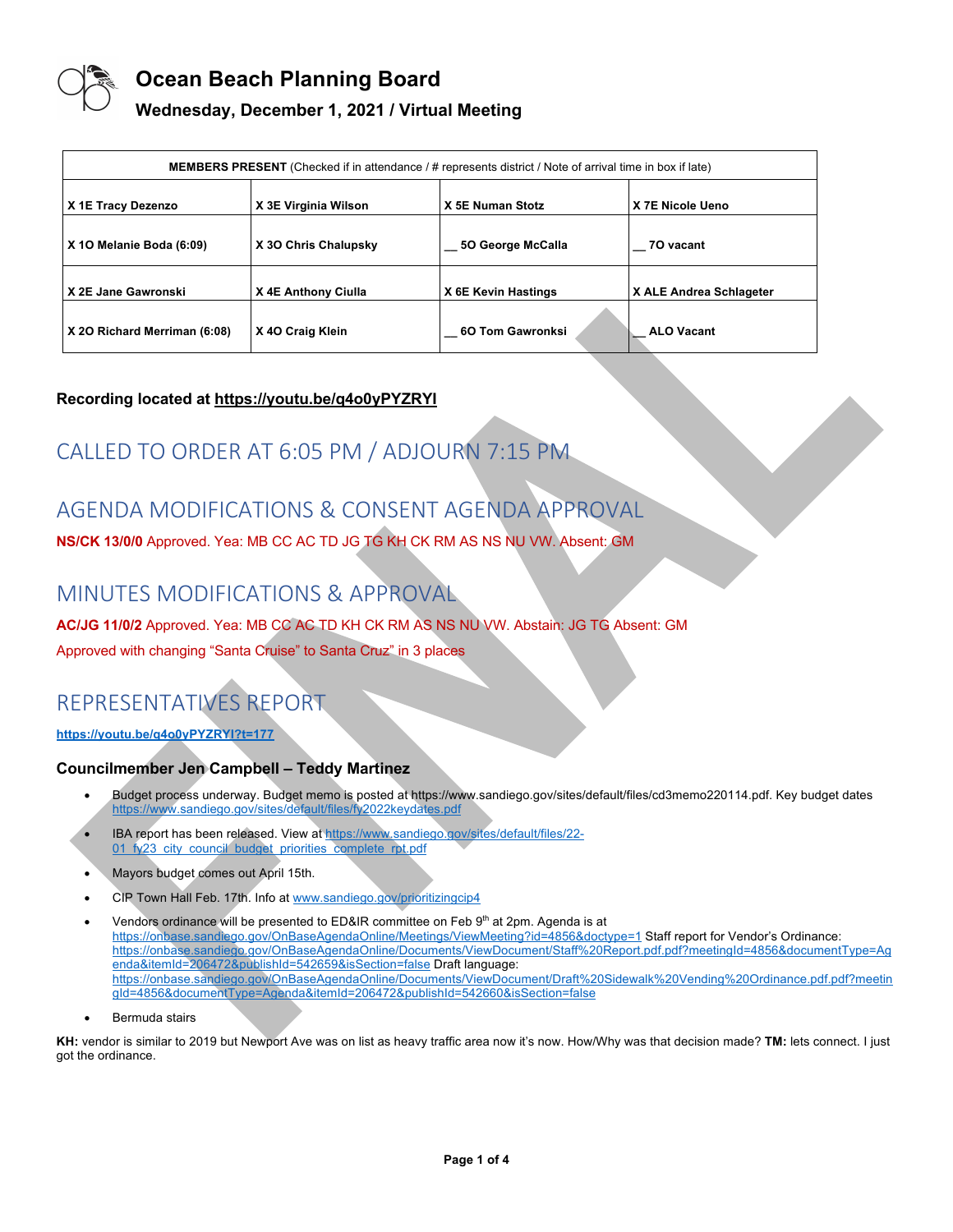

## **Wednesday, December 1, 2021 / Virtual Meeting**

### **Assemblymember Chris Ward – Rachel Granadino**

- Bill AB311 ghost gun loophole bill passed
- AB1640 reg climate network reintroduced
- Two new roles: Housing Committee and Assistant Majority Leader
- Jan. 18th town hall with Kuniwackis? Higher ed, climate, budget…

E-mail: rachel.granadino@asm.ca.gov, Cell: (619) 431-0674, District Office: 619-645-3090, Website: https://a78.asmdc.org/

### **Senator Toni Atkins – Cole Reed**

- Woman of the Year input requested https://sd39.senate.ca.gov/women-year-nomination
- California Mortgage Relief Program launched Jan 5th released https://CaMortgageRelief.org
- DMV announced green (paperless) registration or renewals

#### Cole.Reed@sen.ca.gov

### **Supervisor Terra Lawson-Remer – Rebecca Smith**

New County Supervisor due to redistricting.

Support local food providers and farmers for healthier food. County has not been doing enough to buy local. If you have any further questions about the county food sourcing process. Learn more about the new food sustainability program in 60 seconds here: https://www.youtube.com/watch?v=y0drlhFFB2A. Please contact Amanda Berry at Amanda.Berry@sdcounty.ca.gov

#### Rebecca.Smith2@sdcounty.ca.gov

Sign up for more updates from the County via our newsletter at: https://lp.constantcontactpages.com/su/m3KNUKW/D3SignUp

**KH from Chat:** Rebecca, the county recently passed a law on home kitchens/restaurants. Is that going to apply in City of SD, or would it be subject to our zoning laws.

# NON-AGENDA PUBLIC COMMENT

## **https://youtu.be/q4o0yPYZRYI?t=834**

**Mandy Havlik:** Candidate for D2 announcement. I'm not going to call you names or ignore you; I'm going to call you back. You can reach me at (619) 535-9411 or mandyfordistrict2@gmail.com. My website is www.mandyhavlik.com. Come join me at my first campaign rally at Famosa Canyon on Feb 5th at 11 am.

**Joel Day:** Candidate for D2 announcement. Friends - My name is Joel Day and I am running for City Council to reimagine what our city can be for working families. I am going to tackle the housing and homeless crisis with bold, deeply affordable social housing, confront the crisis of confidence in this faulty STVR policy, and create a resilience focused strategy for addressing the climate crisis.

Learn more: www.joeldaySD.com. Call me: 619-723-2599. Email me: joel@joeldaySD.com

Also, check out this article on the D2 race here: https://www.pointloma-obmonthly.com/news/story/2022-01-05/new-san-diego-council-districtboundaries-shake-up-district-2-race

**Daniel Smiechowski:** Not asking for the vote for D2. Campaign finance reform 20-30K limits. Vote for Mandy. Midway is a blight.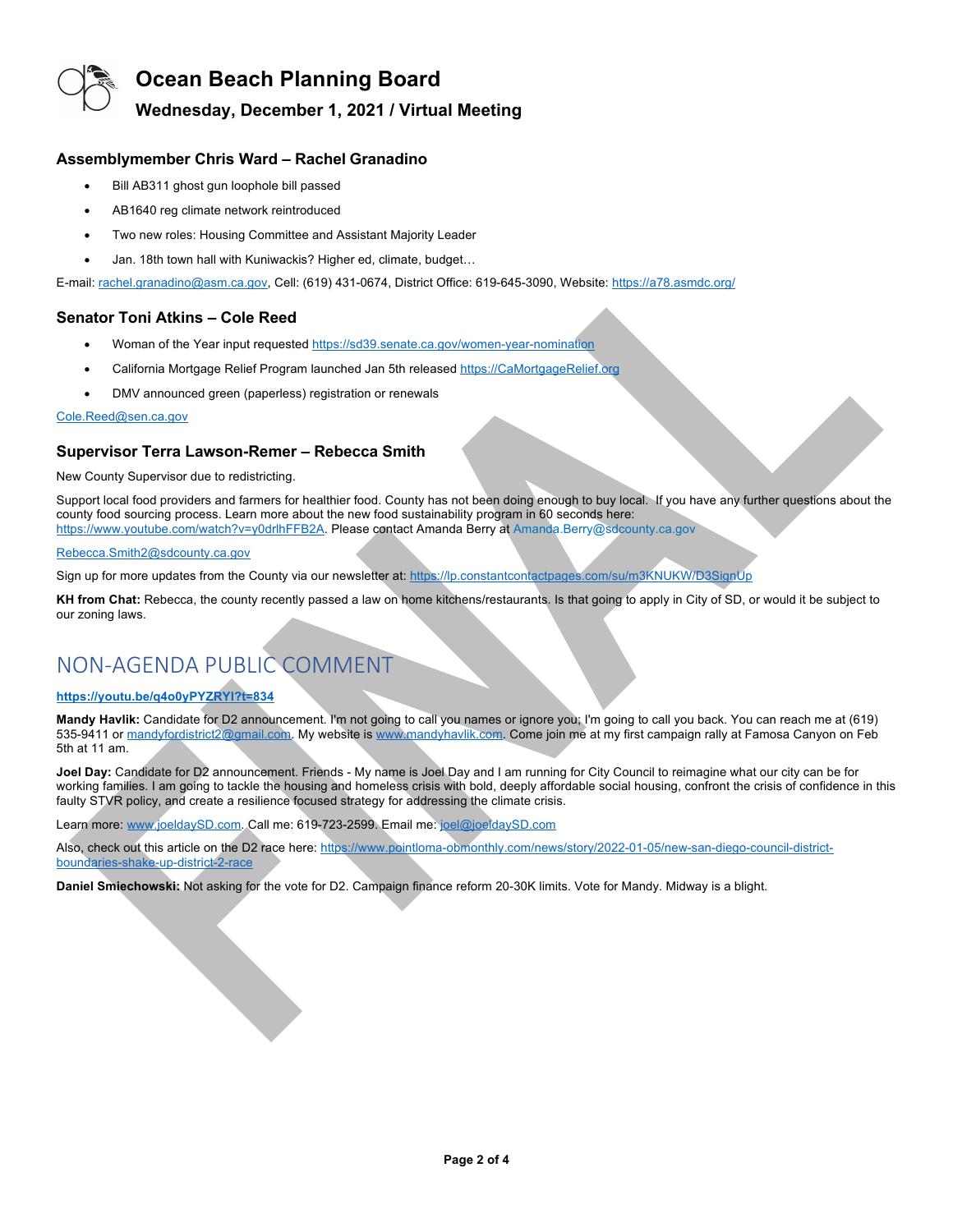

## **Wednesday, December 1, 2021 / Virtual Meeting**

## AGENDA

### **Item #1: Election Signature Requirement**

#### **https://youtu.be/q4o0yPYZRYI?t=1304**

The consensus was that most of the board wanted to waive the signature requirement for 2022 due to COVID and to address the issue again in 2023.

**KH:** Thinks it a shame to not have the requirement as it is valuable. Would like to extend to the Election Day.

#### **NS/CC: motion to forgo signature requirement for 2022**

#### **12/2/0** Yea: CC AC TD JG TG CK RM AS NS NU VW Nay: MB KH Absent: GM

### **Item #2: 4751 Pescadero Ave. PTS#685135**

#### **https://youtu.be/q4o0yPYZRYI?t=1932**

The board reviewed the application for a Coastal Development Permit for the construction of a new two-story single dwelling unit with an attached ADU totaling 2,355 square feet, and a new 737 square-foot detached ADU located at 4751 Pescadero Avenue. The 0.16-acre site is in the RM-1-1 Zone and Coastal Overlay Zone.

The PRC approved the following motion 3-0-0: Recommend applicant get second look from city on front setback, view corridor, angled setback, and ability to provide two ADUs before coming back to the board.

**KH/AC: Recommends approval of the project on the condition that the applicant submits the Feb 1st drawing revisions to the city.**

### **13/0/0** Yea: MB CC AC TD JG TG KH CK RM AS NS NU VW Absent: GM

**TD:** disappointed in the fact we can't trust our applicants **CK:** unfortunate that we've been lied to in the past **AS:** will attach these specific plans to the form submission

# OFFICER / SUBCOMMITTEE REPORTS

#### https://youtu.be/q4o0yPYZRYI?t=3607

**Chair:** Regional Parks Fund released budget request for stairs (Santa Cruz stairs and Salt Water Pool stairs). Also released \$1 million to repair drainage. Build Better SD, new land use plan https://www.sandiego.gov/buildbettersd.

Environmental Justice survey. Survey results are out at https://www.sandiego.gov/planning/programs/genplan/environmentjustice.

Don't miss the Economic Development Committee Feb 9 for vendors ordinance https://onbase.sandiego.gov/OnBaseAgendaOnline/Meetings/ViewMeeting?id=4856&doctype=1

Our elections are next month.

Head up. Probably going to have a long meeting next month.

Regarding voting: Pick up ballots after the next meeting. That way everyone will have the full day to vote. Votes will be announced after our meeting on the following day.

**Vice Chair:** none

**Treasurer:** \$1,325.25

## LIAISON REPORTS

#### https://youtu.be/q4o0yPYZRYI?t=4015

**Chris/Airport:** RFQ for art installers, handlers, installers

**Tracy/Commission:** The San Diego Commission for Arts and Culture would like to remind everyone that our meetings are open to the public. If you would like to participate in the decision-making process regarding public art, funding and equity we would love to have you participate in all our public meeting. For meetings info visit https://www.sandiego.gov/arts-culture (meetings tab).

**Mandy/PCPB:** Announced elections